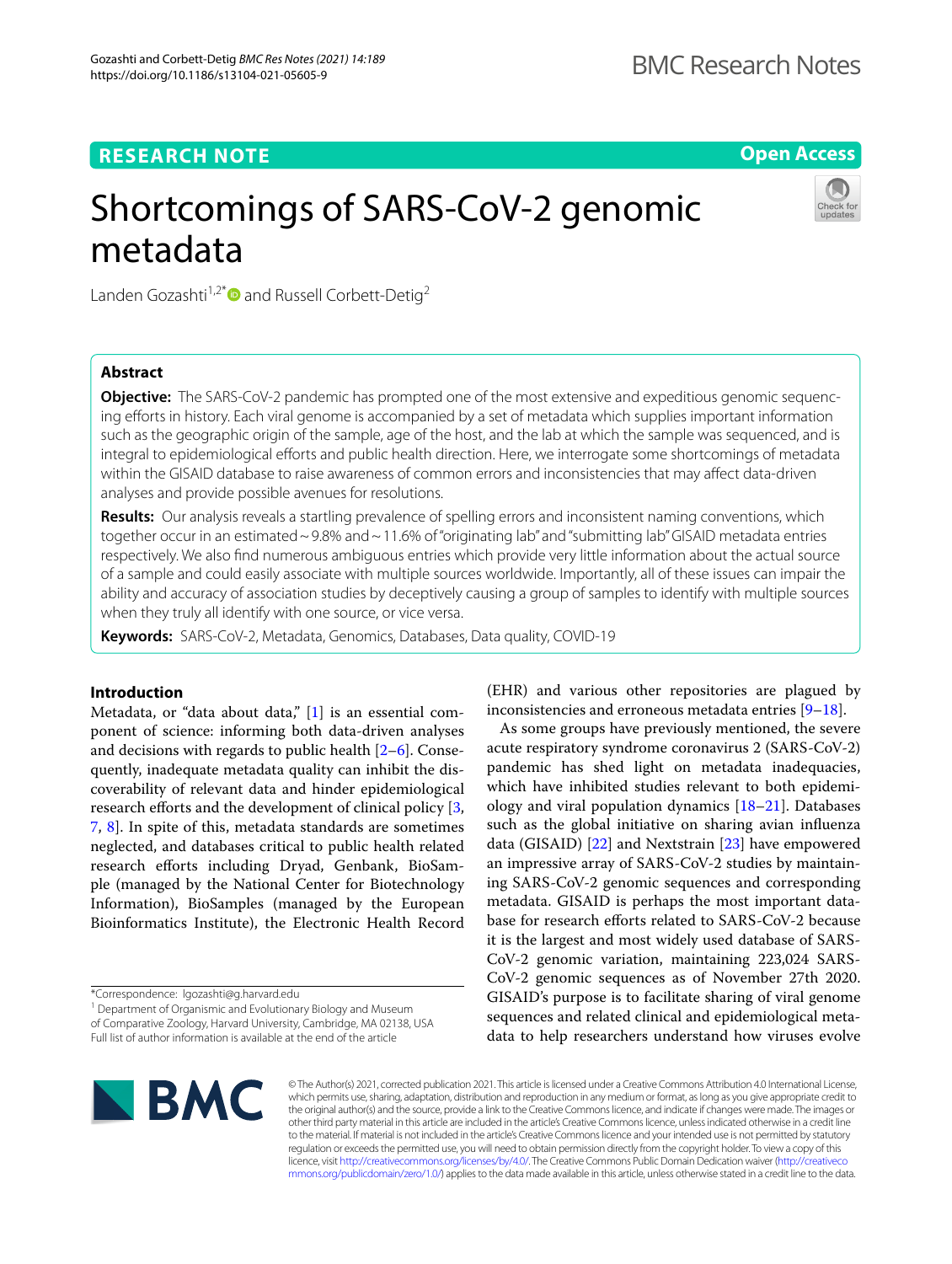and spread during epidemics and pandemics [[22](#page-3-9)]. Two of these metadata categories, "originating lab" (the lab in which the sample was collected) and "submitting lab" (the lab that submitted the viral genome), are important for fnding erroneous variants in SARS-CoV-2 genomes [\[20](#page-3-11), [24,](#page-3-12) [25\]](#page-3-13). Here, we specifcally highlight inconsistencies and erroneous entries in "originating lab" and "submitting lab" descriptions within GISAID to exemplify where improvements in metadata quality are needed and to raise awareness to data submitters and maintainers alike. Similar concerns likely afect other databases as well and we do not intend this as a criticism of GISAID; rather this is an opportunity for improvement of metadata across all databases.

## **Main text**

## **Methodology**

We initially used a previously developed method described in [[20](#page-3-11)] to systematically detect cases of inconsistencies throughout GISAID's "originating lab" and "submitting lab" metadata categories. Then we manually parsed the metadata to confrm our results and detect cases missed by the systematic method. We note that our results likely represent an underestimate of the true number of metadata inconsistencies since some cases are too divergent to resolve.

#### **Results and discussion**

We used a combination of systematic and manual approaches to estimate the prevalence of spelling errors and naming inconsistencies in "originating lab" and "submitting lab" metadata categories for all GISAID SARS-CoV-2 sequences as of November 27th 2020. We note that the fact that GISAID requires extensive metadata for each submitted SARS-CoV-2 genome is extremely valuable and represents an exemplary model for other databases for genomic data of epidemiological value. However, our analysis reveals that an alarmingly large proportion of lab names are misspelled or exhibit inconsistent naming conventions among samples at least once:  $\sim$  9.8% and  $\sim$  11.6% for "originating lab" and "submitting lab" entries respectively. Furthermore, we observe instances in which lab names are misspelled or named inconsistently multiple times across samples, and cases of highly ambiguous lab names such as "Hospital" or "Biology Dpt" that could be associated with multiple labs (Fig.  $1a-c$ ).

One of the primary consequences of spelling errors and inconsistent naming conventions in these particular categories (and more generally) is the appearance that a group of samples identifes with multiple labs, when they all truly identify with one particular lab (Fig. [1](#page-2-0)d). The opposite efect, where samples from disparate labs are

erroneously associated with the same lab, is also possible. Both of these efects can impair association studies. Notably, "originating lab" and "submitting lab" metadata categories are pertinent to the ability to accurately identify systematic sequencing errors associated with specifc sequencing groups in SARS-CoV-2 genomes and the sources and causes of erroneous variants in SARS-CoV-2 genomic data  $[20, 24]$  $[20, 24]$  $[20, 24]$ . The challenges with accurate interpretation of these metadata felds has led to onerous workarounds such as using "country" as an imprecise proxy for the likely origin of a sequence [[25\]](#page-3-13). Concerningly, the same metadata errors we describe have been propagated into downstream analysis platforms (e.g. [[26\]](#page-3-14)), further highlighting a need for improved metadata quality.

There are three possible solutions to the challenges of inconsistent and inaccurate metadata. First, we urge producers of SARS-CoV-2 genomic data to proceed with caution when submitting their metadata, and advocate that maintainers of genomic databases be aware of possible errors in incoming metadata (such as those we show) and attentively promote metadata standardization. A second solution is to completely ignore samples with suspected corresponding metadata errors [[18\]](#page-3-7). However, this solution can result in a signifcant decrease in sample size, limiting the power of statistical analyses [[18\]](#page-3-7). On another hand, the development of new reliable methods for metadata correction could serve as an alternative and could likely be applied across multiple disciplines [\[1](#page-3-0), [27](#page-3-15), [28\]](#page-3-16). Methods for metadata quality evaluation and sub-sequent correction are in active development [\[4](#page-3-17), [16](#page-3-18), [28](#page-3-16)]. However, automated metadata correction is a nontrivial task, and future work is required to evaluate current algorithms for metadata correction and the feasibility of their application to large genomic databases like GISAID.

### **Conclusion**

The SARS-CoV-2 pandemic has prompted an unprecedented response from the scientifc and public health community, and the development and maintenance of databases such as GISAID have permitted epidemiological and comparative studies of unparalleled power. Indeed, the size and relative uniformity of the GISAID database is the very reason this analysis is possible. However, a brief analysis reveals that the quality of metadata accompanying such datasets is sometimes unreliable. A study conducted by McMahon and Denaxas in 2016 concluded that "one of the main challenges in assessing quality in epidemiological and public health research is a lack of awareness of the issue of poor quality metadata" [[4\]](#page-3-17). The SARS-CoV-2 pandemic is an unfortunate source of enlightenment to metadata shortcomings. Here we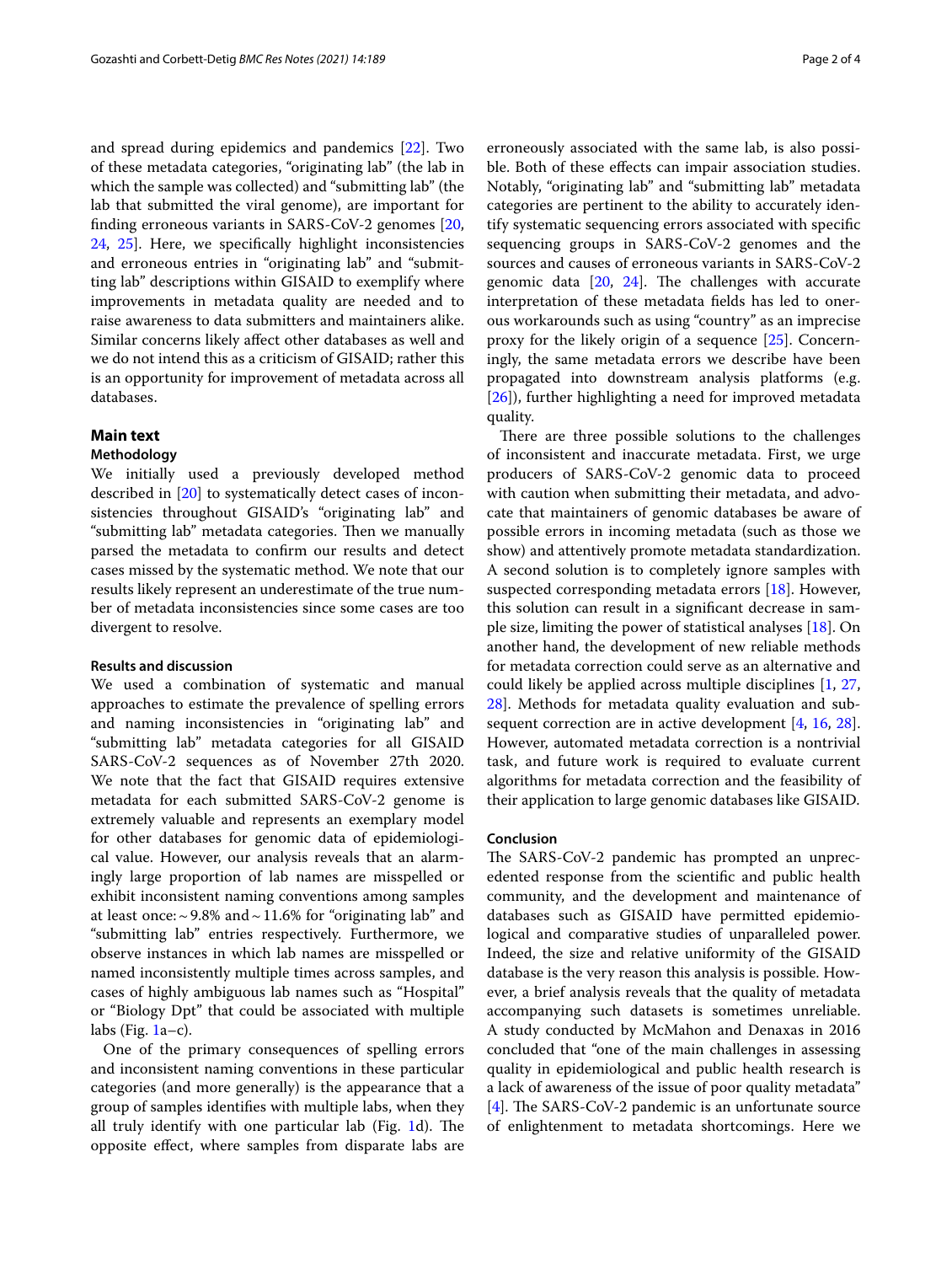

<span id="page-2-0"></span>primarily focus on errors and inconsistencies, but metadata completeness and detail are of equivalent importance  $[21]$  $[21]$ . The importance of quality metadata with regard to our ability as a species to combat this pandemic and future pandemics is now more paramount than ever.

## **Limitations**

This work primarily focuses on issues within the GISAID database and does not consider other SARS-CoV-2 genomic databases. Thus, the extent of errors we describe throughout SARS-CoV-2 metadata in other databases remains unknown, but similar efects are likely present in other databases as well. It is also possible that GISAID